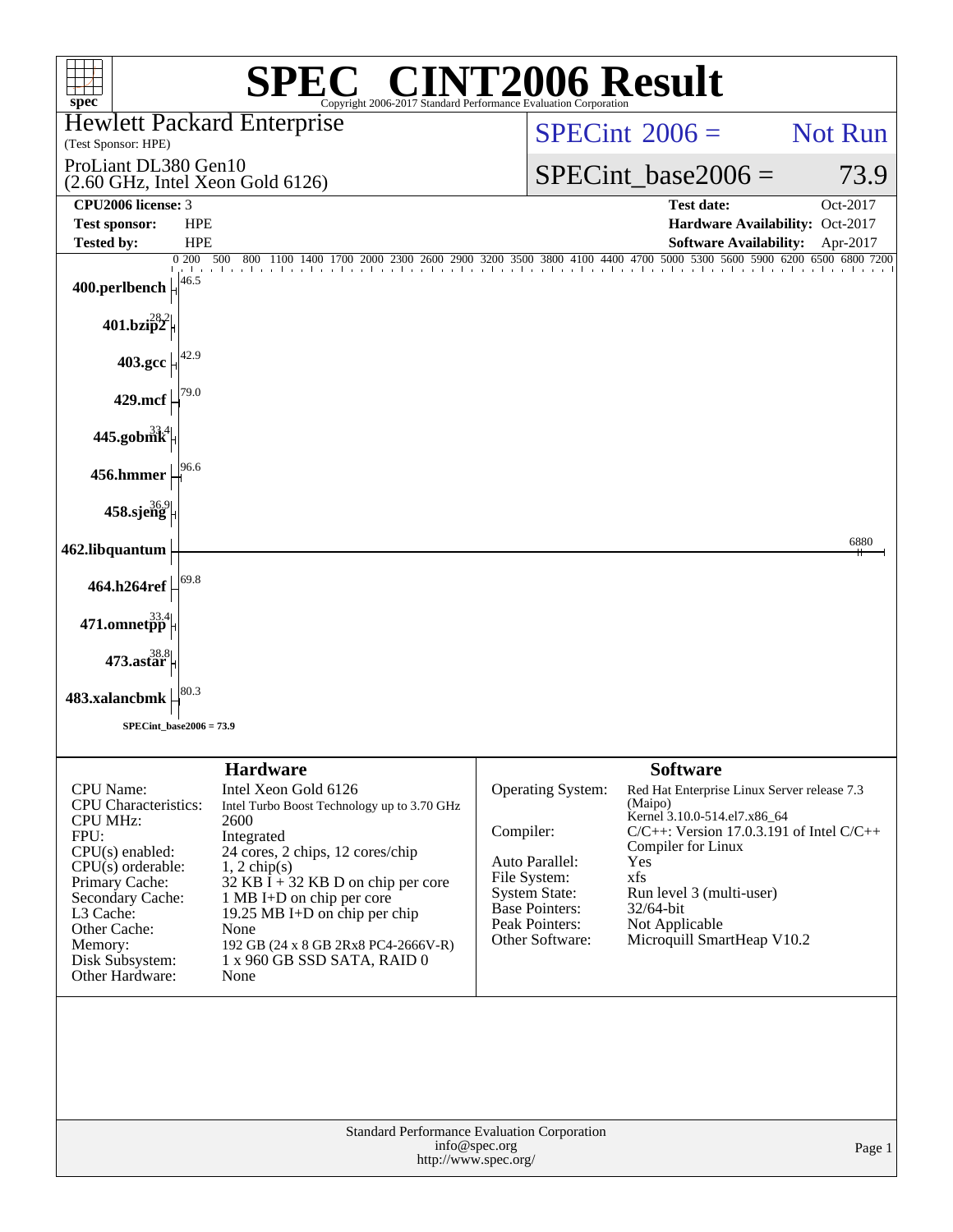

#### Hewlett Packard Enterprise

(Test Sponsor: HPE)

#### ProLiant DL380 Gen10

(2.60 GHz, Intel Xeon Gold 6126)

 $SPECint2006 =$  Not Run

### SPECint base2006 =  $73.9$

**[CPU2006 license:](http://www.spec.org/auto/cpu2006/Docs/result-fields.html#CPU2006license)** 3 **[Test date:](http://www.spec.org/auto/cpu2006/Docs/result-fields.html#Testdate)** Oct-2017 **[Test sponsor:](http://www.spec.org/auto/cpu2006/Docs/result-fields.html#Testsponsor)** HPE **[Hardware Availability:](http://www.spec.org/auto/cpu2006/Docs/result-fields.html#HardwareAvailability)** Oct-2017 **[Tested by:](http://www.spec.org/auto/cpu2006/Docs/result-fields.html#Testedby)** HPE **[Software Availability:](http://www.spec.org/auto/cpu2006/Docs/result-fields.html#SoftwareAvailability)** Apr-2017

### **[Results Table](http://www.spec.org/auto/cpu2006/Docs/result-fields.html#ResultsTable)**

|                                                                                                          | <b>Base</b>    |       |                |       |                |       | <b>Peak</b>    |              |                |              |                |              |
|----------------------------------------------------------------------------------------------------------|----------------|-------|----------------|-------|----------------|-------|----------------|--------------|----------------|--------------|----------------|--------------|
| <b>Benchmark</b>                                                                                         | <b>Seconds</b> | Ratio | <b>Seconds</b> | Ratio | <b>Seconds</b> | Ratio | <b>Seconds</b> | <b>Ratio</b> | <b>Seconds</b> | <b>Ratio</b> | <b>Seconds</b> | <b>Ratio</b> |
| 400.perlbench                                                                                            | 209            | 46.6  | 210            | 46.5  | 210            | 46.5  |                |              |                |              |                |              |
| 401.bzip2                                                                                                | 342            | 28.2  | 342            | 28.3  | 342            | 28.2  |                |              |                |              |                |              |
| $403.\mathrm{gcc}$                                                                                       | 188            | 42.8  | 188            | 42.9  | 187            | 43.0  |                |              |                |              |                |              |
| $429$ .mcf                                                                                               | 114            | 79.9  | 115            | 79.0  | 117            | 77.9  |                |              |                |              |                |              |
| $445$ .gobmk                                                                                             | 315            | 33.4  | 314            | 33.4  | 315            | 33.3  |                |              |                |              |                |              |
| $456.$ hmmer                                                                                             | 96.9           | 96.3  | 96.6           | 96.6  | 96.5           | 96.7  |                |              |                |              |                |              |
| 458.sjeng                                                                                                | 328            | 36.9  | 328            | 36.9  | 328            | 36.9  |                |              |                |              |                |              |
| 462.libquantum                                                                                           | 2.91           | 7120  | 3.02           | 6850  | 3.01           | 6880  |                |              |                |              |                |              |
| 464.h264ref                                                                                              | 317            | 69.9  | 317            | 69.8  | 320            | 69.2  |                |              |                |              |                |              |
| $471$ .omnetpp                                                                                           | 187            | 33.4  | 187            | 33.3  | 187            | 33.4  |                |              |                |              |                |              |
| $473$ . astar                                                                                            | 181            | 38.9  | 181            | 38.8  | 181            | 38.7  |                |              |                |              |                |              |
| 483.xalancbmk                                                                                            | 85.7           | 80.5  | 86.0           | 80.3  | 85.9           | 80.3  |                |              |                |              |                |              |
| Results appear in the order in which they were run. Bold underlined text indicates a median measurement. |                |       |                |       |                |       |                |              |                |              |                |              |

### **[Operating System Notes](http://www.spec.org/auto/cpu2006/Docs/result-fields.html#OperatingSystemNotes)**

 Stack size set to unlimited using "ulimit -s unlimited" Transparent Huge Pages enabled by default Filesystem page cache cleared with: shell invocation of 'sync; echo 3 > /proc/sys/vm/drop\_caches' prior to run irqbalance disabled with "systemctl stop irqbalance" tuned profile set wtih "tuned-adm profile throughput-performance"

### **[Platform Notes](http://www.spec.org/auto/cpu2006/Docs/result-fields.html#PlatformNotes)**

 BIOS Configuration: Intel Hyperthreading set to Disabled Thermal Configuration set to Maximum Cooling Memory Patrol Scrubbing set to Disabled LLC Prefetcher set to Enabled LLC Dead Line Allocation set to Disabled Workload Pofile set to General Peak Frequency Compute Energy/Performance Bias set to Maximum Performance Uncore Frequency Scaling set to Auto Workload Pofile set to Custom NUMA Group Size Optimization set to Flat

 Sysinfo program /home/cpu2006/config/sysinfo.rev6993 Revision 6993 of 2015-11-06 (b5e8d4b4eb51ed28d7f98696cbe290c1) running on DL380Gen10-2 Thu Oct 5 03:46:14 2017

 This section contains SUT (System Under Test) info as seen by some common utilities. To remove or add to this section, see:

Continued on next page

Standard Performance Evaluation Corporation [info@spec.org](mailto:info@spec.org) <http://www.spec.org/>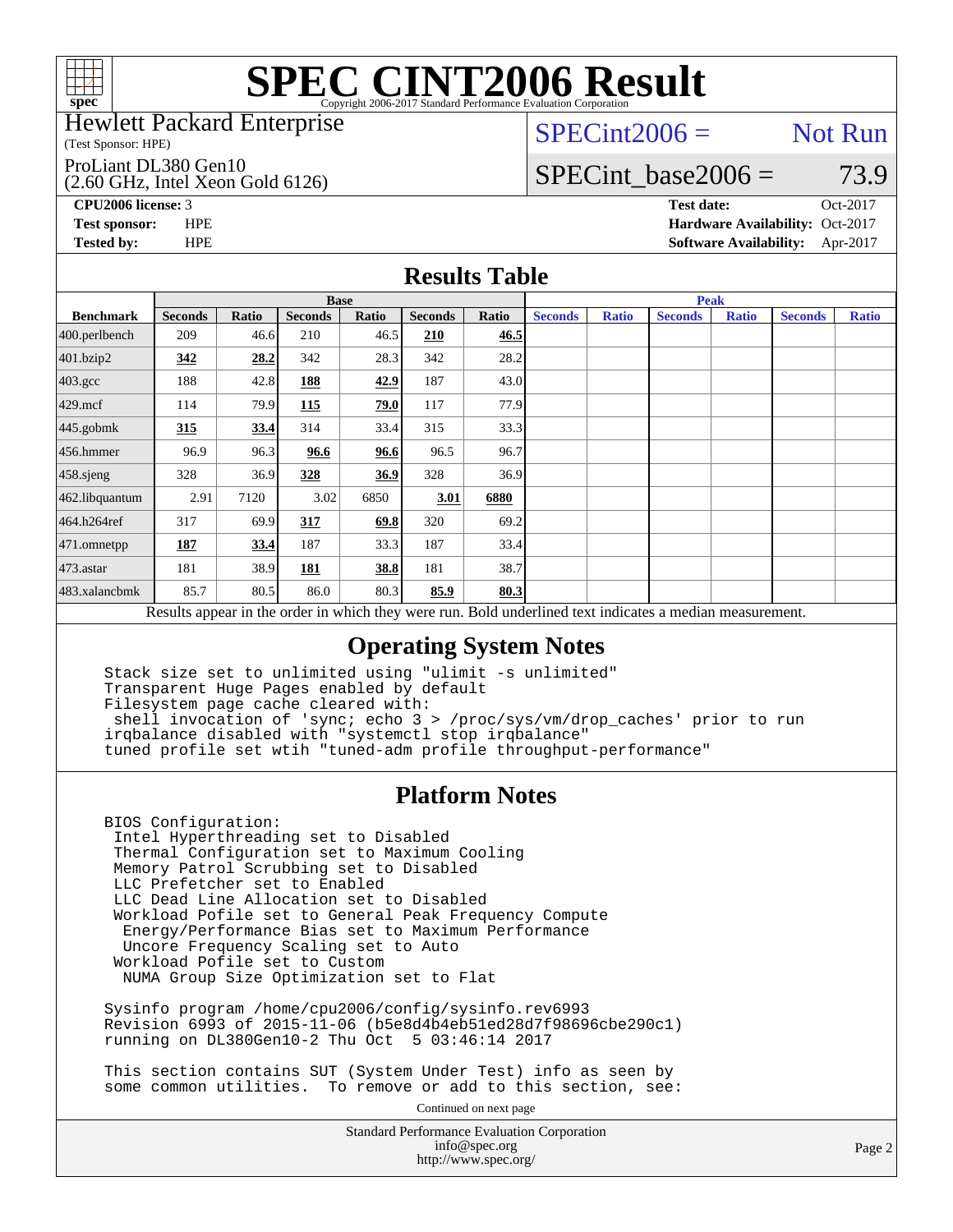

Hewlett Packard Enterprise

(2.60 GHz, Intel Xeon Gold 6126)

(Test Sponsor: HPE)

 $SPECint2006 =$  Not Run

ProLiant DL380 Gen10

 $SPECTnt\_base2006 = 73.9$ 

**[CPU2006 license:](http://www.spec.org/auto/cpu2006/Docs/result-fields.html#CPU2006license)** 3 **[Test date:](http://www.spec.org/auto/cpu2006/Docs/result-fields.html#Testdate)** Oct-2017

**[Test sponsor:](http://www.spec.org/auto/cpu2006/Docs/result-fields.html#Testsponsor)** HPE **[Hardware Availability:](http://www.spec.org/auto/cpu2006/Docs/result-fields.html#HardwareAvailability)** Oct-2017 **[Tested by:](http://www.spec.org/auto/cpu2006/Docs/result-fields.html#Testedby)** HPE **[Software Availability:](http://www.spec.org/auto/cpu2006/Docs/result-fields.html#SoftwareAvailability)** Apr-2017

### **[Platform Notes \(Continued\)](http://www.spec.org/auto/cpu2006/Docs/result-fields.html#PlatformNotes)**

 <http://www.spec.org/cpu2006/Docs/config.html#sysinfo> From /proc/cpuinfo model name : Intel(R) Xeon(R) Gold 6126 CPU @ 2.60GHz

Standard Performance Evaluation Corporation 2 "physical id"s (chips) 24 "processors" cores, siblings (Caution: counting these is hw and system dependent. The following excerpts from /proc/cpuinfo might not be reliable. Use with caution.) cpu cores : 12 siblings : 12 physical 0: cores 0 1 3 5 6 8 9 10 11 12 13 14 physical 1: cores 0 1 2 3 4 5 6 8 9 11 12 13 cache size : 19712 KB From /proc/meminfo<br>MemTotal: 197573772 kB HugePages\_Total: 0<br>Hugepagesize: 2048 kB Hugepagesize: From /etc/\*release\* /etc/\*version\* os-release: NAME="Red Hat Enterprise Linux Server" VERSION="7.3 (Maipo)" ID="rhel" ID\_LIKE="fedora" VERSION\_ID="7.3" PRETTY\_NAME="Red Hat Enterprise Linux Server 7.3 (Maipo)" ANSI\_COLOR="0;31" CPE\_NAME="cpe:/o:redhat:enterprise\_linux:7.3:GA:server" redhat-release: Red Hat Enterprise Linux Server release 7.3 (Maipo) system-release: Red Hat Enterprise Linux Server release 7.3 (Maipo) system-release-cpe: cpe:/o:redhat:enterprise\_linux:7.3:ga:server uname -a: Linux DL380Gen10-2 3.10.0-514.el7.x86\_64 #1 SMP Wed Oct 19 11:24:13 EDT 2016 x86\_64 x86\_64 x86\_64 GNU/Linux run-level 3 Oct 5 03:43 SPEC is set to: /home/cpu2006 Filesystem Type Size Used Avail Use% Mounted on<br>/dev/mapper/rhel-home xfs 504G 13G 491G 3% /home /dev/mapper/rhel-home xfs 504G Additional information from dmidecode: Warning: Use caution when you interpret this section. The 'dmidecode' program reads system data which is "intended to allow hardware to be accurately determined", but the intent may not be met, as there are frequent changes to hardware, firmware, and the "DMTF SMBIOS" standard. BIOS HPE U30 09/29/2017 Memory: Continued on next page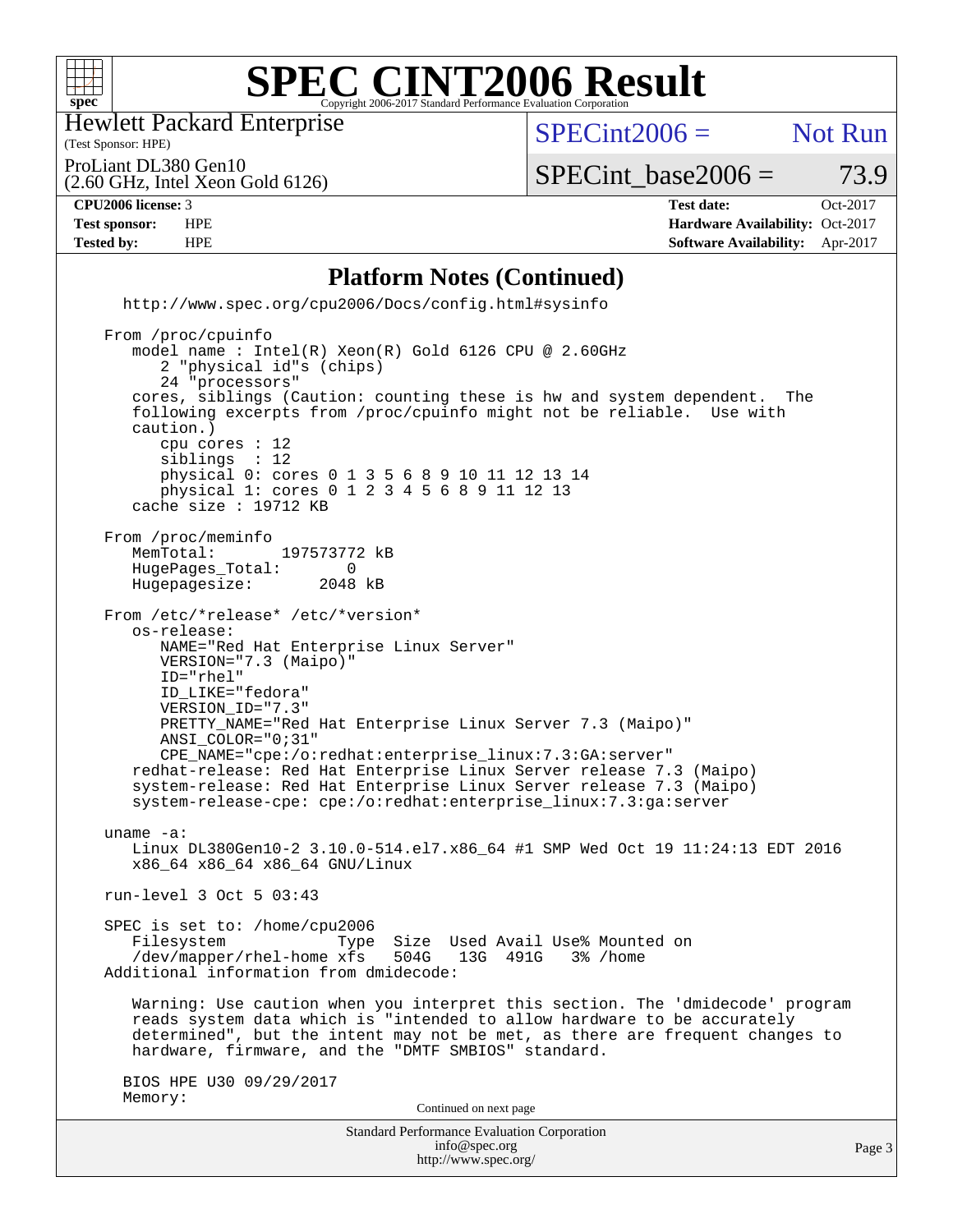

(Test Sponsor: HPE) Hewlett Packard Enterprise

 $SPECint2006 =$  Not Run

ProLiant DL380 Gen10

(2.60 GHz, Intel Xeon Gold 6126)

 $SPECTnt\_base2006 = 73.9$ **[CPU2006 license:](http://www.spec.org/auto/cpu2006/Docs/result-fields.html#CPU2006license)** 3 **[Test date:](http://www.spec.org/auto/cpu2006/Docs/result-fields.html#Testdate)** Oct-2017

**[Test sponsor:](http://www.spec.org/auto/cpu2006/Docs/result-fields.html#Testsponsor)** HPE **[Hardware Availability:](http://www.spec.org/auto/cpu2006/Docs/result-fields.html#HardwareAvailability)** Oct-2017 **[Tested by:](http://www.spec.org/auto/cpu2006/Docs/result-fields.html#Testedby)** HPE **[Software Availability:](http://www.spec.org/auto/cpu2006/Docs/result-fields.html#SoftwareAvailability)** Apr-2017

#### **[Platform Notes \(Continued\)](http://www.spec.org/auto/cpu2006/Docs/result-fields.html#PlatformNotes)**

24x UNKNOWN NOT AVAILABLE 8 GB 2 rank 2666 MHz

(End of data from sysinfo program)

### **[General Notes](http://www.spec.org/auto/cpu2006/Docs/result-fields.html#GeneralNotes)**

Environment variables set by runspec before the start of the run:  $KMP$  AFFINITY = "granularity=fine, compact" LD\_LIBRARY\_PATH = "/home/cpu2006/lib/ia32:/home/cpu2006/lib/intel64" LD\_LIBRARY\_PATH = "\$LD\_LIBRARY\_PATH:/home/cpu2006/sh10.2" OMP\_NUM\_THREADS = "24"

 Binaries compiled on a system with 1x Intel Core i7-4790 CPU + 32GB RAM memory using Redhat Enterprise Linux 7.2

### **[Base Compiler Invocation](http://www.spec.org/auto/cpu2006/Docs/result-fields.html#BaseCompilerInvocation)**

[C benchmarks](http://www.spec.org/auto/cpu2006/Docs/result-fields.html#Cbenchmarks): [icc -m64](http://www.spec.org/cpu2006/results/res2017q4/cpu2006-20171031-50458.flags.html#user_CCbase_intel_icc_64bit_bda6cc9af1fdbb0edc3795bac97ada53)

[C++ benchmarks:](http://www.spec.org/auto/cpu2006/Docs/result-fields.html#CXXbenchmarks) [icpc -m64](http://www.spec.org/cpu2006/results/res2017q4/cpu2006-20171031-50458.flags.html#user_CXXbase_intel_icpc_64bit_fc66a5337ce925472a5c54ad6a0de310)

### **[Base Portability Flags](http://www.spec.org/auto/cpu2006/Docs/result-fields.html#BasePortabilityFlags)**

 400.perlbench: [-DSPEC\\_CPU\\_LP64](http://www.spec.org/cpu2006/results/res2017q4/cpu2006-20171031-50458.flags.html#b400.perlbench_basePORTABILITY_DSPEC_CPU_LP64) [-DSPEC\\_CPU\\_LINUX\\_X64](http://www.spec.org/cpu2006/results/res2017q4/cpu2006-20171031-50458.flags.html#b400.perlbench_baseCPORTABILITY_DSPEC_CPU_LINUX_X64) 401.bzip2: [-DSPEC\\_CPU\\_LP64](http://www.spec.org/cpu2006/results/res2017q4/cpu2006-20171031-50458.flags.html#suite_basePORTABILITY401_bzip2_DSPEC_CPU_LP64) 403.gcc: [-DSPEC\\_CPU\\_LP64](http://www.spec.org/cpu2006/results/res2017q4/cpu2006-20171031-50458.flags.html#suite_basePORTABILITY403_gcc_DSPEC_CPU_LP64) 429.mcf: [-DSPEC\\_CPU\\_LP64](http://www.spec.org/cpu2006/results/res2017q4/cpu2006-20171031-50458.flags.html#suite_basePORTABILITY429_mcf_DSPEC_CPU_LP64) 445.gobmk: [-DSPEC\\_CPU\\_LP64](http://www.spec.org/cpu2006/results/res2017q4/cpu2006-20171031-50458.flags.html#suite_basePORTABILITY445_gobmk_DSPEC_CPU_LP64) 456.hmmer: [-DSPEC\\_CPU\\_LP64](http://www.spec.org/cpu2006/results/res2017q4/cpu2006-20171031-50458.flags.html#suite_basePORTABILITY456_hmmer_DSPEC_CPU_LP64) 458.sjeng: [-DSPEC\\_CPU\\_LP64](http://www.spec.org/cpu2006/results/res2017q4/cpu2006-20171031-50458.flags.html#suite_basePORTABILITY458_sjeng_DSPEC_CPU_LP64) 462.libquantum: [-DSPEC\\_CPU\\_LP64](http://www.spec.org/cpu2006/results/res2017q4/cpu2006-20171031-50458.flags.html#suite_basePORTABILITY462_libquantum_DSPEC_CPU_LP64) [-DSPEC\\_CPU\\_LINUX](http://www.spec.org/cpu2006/results/res2017q4/cpu2006-20171031-50458.flags.html#b462.libquantum_baseCPORTABILITY_DSPEC_CPU_LINUX) 464.h264ref: [-DSPEC\\_CPU\\_LP64](http://www.spec.org/cpu2006/results/res2017q4/cpu2006-20171031-50458.flags.html#suite_basePORTABILITY464_h264ref_DSPEC_CPU_LP64) 471.omnetpp: [-DSPEC\\_CPU\\_LP64](http://www.spec.org/cpu2006/results/res2017q4/cpu2006-20171031-50458.flags.html#suite_basePORTABILITY471_omnetpp_DSPEC_CPU_LP64) 473.astar: [-DSPEC\\_CPU\\_LP64](http://www.spec.org/cpu2006/results/res2017q4/cpu2006-20171031-50458.flags.html#suite_basePORTABILITY473_astar_DSPEC_CPU_LP64) 483.xalancbmk: [-DSPEC\\_CPU\\_LP64](http://www.spec.org/cpu2006/results/res2017q4/cpu2006-20171031-50458.flags.html#suite_basePORTABILITY483_xalancbmk_DSPEC_CPU_LP64) [-DSPEC\\_CPU\\_LINUX](http://www.spec.org/cpu2006/results/res2017q4/cpu2006-20171031-50458.flags.html#b483.xalancbmk_baseCXXPORTABILITY_DSPEC_CPU_LINUX)

# **[Base Optimization Flags](http://www.spec.org/auto/cpu2006/Docs/result-fields.html#BaseOptimizationFlags)**

[C benchmarks](http://www.spec.org/auto/cpu2006/Docs/result-fields.html#Cbenchmarks): [-xCORE-AVX2](http://www.spec.org/cpu2006/results/res2017q4/cpu2006-20171031-50458.flags.html#user_CCbase_f-xCORE-AVX2) [-ipo](http://www.spec.org/cpu2006/results/res2017q4/cpu2006-20171031-50458.flags.html#user_CCbase_f-ipo) [-O3](http://www.spec.org/cpu2006/results/res2017q4/cpu2006-20171031-50458.flags.html#user_CCbase_f-O3) [-no-prec-div](http://www.spec.org/cpu2006/results/res2017q4/cpu2006-20171031-50458.flags.html#user_CCbase_f-no-prec-div) [-parallel](http://www.spec.org/cpu2006/results/res2017q4/cpu2006-20171031-50458.flags.html#user_CCbase_f-parallel) [-qopt-prefetch](http://www.spec.org/cpu2006/results/res2017q4/cpu2006-20171031-50458.flags.html#user_CCbase_f-qopt-prefetch) [-auto-p32](http://www.spec.org/cpu2006/results/res2017q4/cpu2006-20171031-50458.flags.html#user_CCbase_f-auto-p32)

Continued on next page

Standard Performance Evaluation Corporation [info@spec.org](mailto:info@spec.org) <http://www.spec.org/>